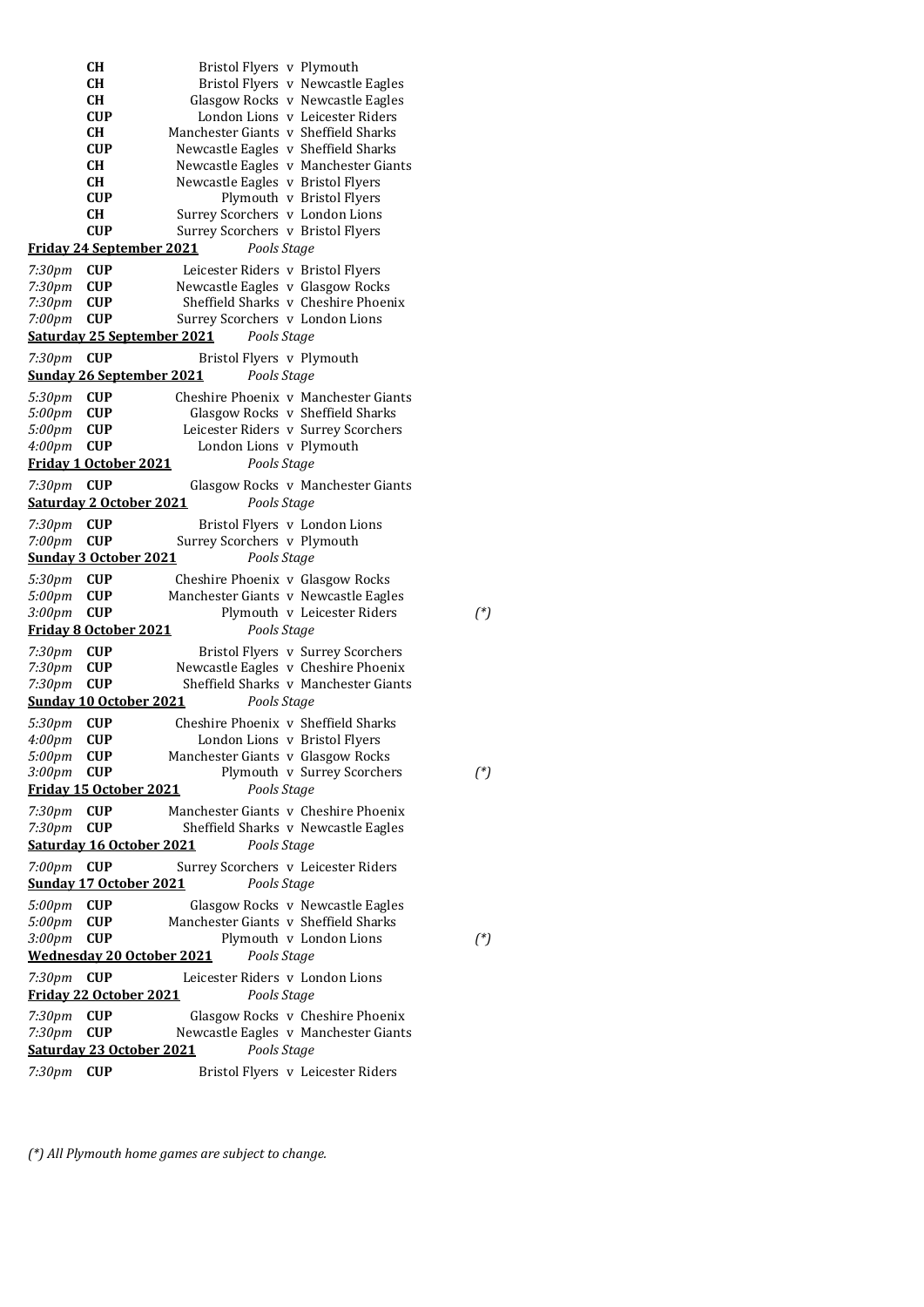|                    | <b>Sunday 24 October 2021</b>    | Pools Stage                         |                                         |
|--------------------|----------------------------------|-------------------------------------|-----------------------------------------|
| 5:30pm             | <b>CUP</b>                       |                                     | Cheshire Phoenix v Newcastle Eagles     |
| 5:00pm             | <b>CUP</b>                       | Leicester Riders v Plymouth         |                                         |
| 4:00 <sub>pm</sub> | <b>CUP</b>                       |                                     | London Lions v Surrey Scorchers         |
| 3:00pm             | <b>CUP</b>                       | Sheffield Sharks v Glasgow Rocks    |                                         |
|                    | <b>Friday 29 October 2021</b>    |                                     |                                         |
| 7:30pm             | CН                               |                                     | Leicester Riders v Newcastle Eagles     |
| 7:30pm             | <b>CH</b>                        |                                     | Sheffield Sharks v Manchester Giants    |
|                    | Saturday 30 October 2021         |                                     |                                         |
| 7:00pm             | CН                               | Surrey Scorchers v Plymouth         |                                         |
|                    | <b>Sunday 31 October 2021</b>    |                                     |                                         |
| 5:30 <sub>pm</sub> | <b>CH</b>                        |                                     | Cheshire Phoenix y Manchester Giants    |
| 5:00pm             | <b>CH</b>                        | Glasgow Rocks v London Lions        |                                         |
| 3:00pm             | <b>CH</b>                        |                                     | Plymouth v Leicester Riders<br>$({}^*)$ |
| 3:00pm             | <b>CH</b>                        |                                     | Sheffield Sharks v Newcastle Eagles     |
|                    | <u>Friday 5 November 2021</u>    |                                     |                                         |
| 7:30pm             | CН                               | London Lions v Plymouth             |                                         |
| 7:30 <sub>pm</sub> | <b>CH</b>                        |                                     | Newcastle Eagles v Surrey Scorchers     |
|                    | <b>Saturday 6 November 2021</b>  |                                     |                                         |
| 7:30pm             | CН                               |                                     | Bristol Flyers v Cheshire Phoenix       |
|                    | <b>Sunday 7 November 2021</b>    |                                     |                                         |
| 5:00pm             | CН                               |                                     | Leicester Riders v Surrey Scorchers     |
| 4:00 <sub>pm</sub> | <b>CH</b>                        |                                     | London Lions v Bristol Flyers           |
| 5:00pm             | <b>CH</b>                        | Manchester Giants v Glasgow Rocks   |                                         |
| 3:00 <sub>pm</sub> | <b>CH</b>                        |                                     | Plymouth v Newcastle Eagles<br>$({}^*)$ |
|                    | <u>Friday 12 November 2021</u>   |                                     | Quarter Finals                          |
|                    | <b>CUP</b>                       |                                     |                                         |
|                    | <b>Saturday 13 November 2021</b> |                                     | Quarter Finals                          |
|                    | <b>CUP</b>                       |                                     |                                         |
|                    | <b>Sunday 14 November 2021</b>   |                                     | Quarter Finals                          |
|                    | <b>CUP</b>                       |                                     |                                         |
|                    | <b>Friday 19 November 2021</b>   |                                     |                                         |
| 7:30pm             | CН                               | Glasgow Rocks v Bristol Flyers      |                                         |
| 7:30pm             | <b>CH</b>                        |                                     | Leicester Riders v Cheshire Phoenix     |
|                    | <b>Saturday 20 November 2021</b> |                                     |                                         |
| $7:00 \text{pm}$   | CН                               | Surrey Scorchers v London Lions     |                                         |
|                    | <b>Sunday 21 November 2021</b>   |                                     |                                         |
| 5:30pm <b>CH</b>   |                                  | Cheshire Phoenix v Sheffield Sharks |                                         |
| 5:00pm             | CН                               | Glasgow Rocks v Plymouth            |                                         |
| 4:00 <sub>pm</sub> | CН                               |                                     | London Lions v Leicester Riders         |
|                    | Friday 26 November 2021          | <b>GB</b> Window                    |                                         |
|                    | GB                               |                                     |                                         |
| 7:30pm             | <b>CH</b>                        | Newcastle Eagles v Sheffield Sharks |                                         |
|                    | <b>Saturday 27 November 2021</b> | <b>GB</b> Window                    |                                         |
|                    | GB                               |                                     |                                         |
|                    | <b>Sunday 28 November 2021</b>   | <b>GB</b> Window                    |                                         |
|                    | GB                               |                                     |                                         |
| 3:00pm             | <b>CH</b>                        |                                     | Sheffield Sharks v Leicester Riders     |
|                    | <b>Friday 3 December 2021</b>    |                                     |                                         |
| 7:30pm             | CН                               |                                     | Bristol Flyers v Surrey Scorchers       |
| 7:30pm             | <b>CH</b>                        | Leicester Riders v Glasgow Rocks    |                                         |
| 7:30pm             | <b>CH</b>                        |                                     | Manchester Giants v Cheshire Phoenix    |
| 7:30pm             | <b>CH</b>                        | Sheffield Sharks v Plymouth         |                                         |
|                    | <b>Saturday 4 December 2021</b>  |                                     |                                         |
| 7:00pm             | <b>CH</b>                        | Surrey Scorchers v Glasgow Rocks    |                                         |
|                    |                                  |                                     |                                         |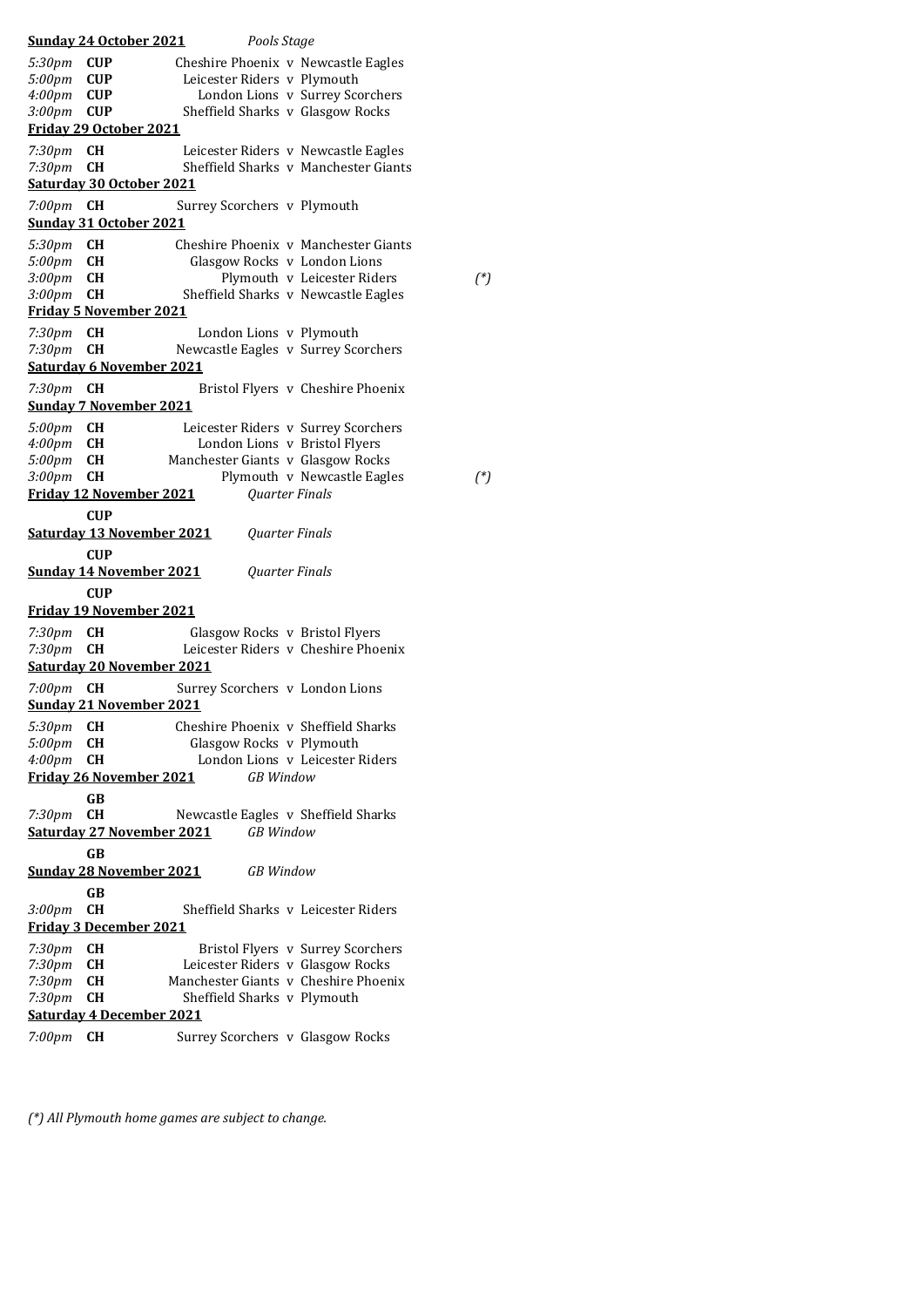**Sunday 5 December 2021** *5:30pm* **CH** Cheshire Phoenix v Newcastle Eagles *London Lions v Manchester Giants* **Friday 10 December 2021** *Semi Finals* **CUP Saturday 11 December 2021** *Semi Finals* **CUP Sunday 12 December 2021** *Semi Finals* **CUP Friday 17 December 2021** *7:30pm* **CH** Glasgow Rocks v Surrey Scorchers Leicester Riders v Newcastle Eagles **Sunday 19 December 2021** *5:30pm* **CH** Cheshire Phoenix v Plymouth 5:00pm **CH** Glasgow Rocks v Bristol Fly **Glasgow Rocks v Bristol Flyers** *4:00pm* **CH** London Lions v Sheffield Sharks *2:00pm* **CH** Surrey Scorchers v Leicester Riders **Monday 27 December 2021** *7:30pm* **CH** Leicester Riders v Plymouth **Tuesday 28 December 2021** *7:30pm* **CH** Newcastle Eagles v Cheshire Phoenix **Wednesday 29 December 2021** *3:00pm* **CH** Glasgow Rocks v Sheffield Sharks 7:30pm **CH** London Lions v Surrey Scorchers<br>7:30pm **CH** Manchester Giants v Cheshire Phoenix *Manchester Giants v Cheshire Phoenix 3:00pm* **CH** Plymouth v Bristol Flyers *(\*)* **Thursday 30 December 2021** *7:30pm* **CH** Leicester Riders v London Lions **Saturday 1 January 2022** *7:00pm* **CH** Surrey Scorchers v Bristol Flyers **Sunday 2 January 2022** *5:00pm* **CH** Glasgow Rocks v Cheshire Phoenix *4:00pm* **CH** London Lions v Bristol Flyers<br>5*:00pm* **CH** Manchester Giants v Newcastle Eas *5:00pm* **CH** Manchester Giants v Newcastle Eagles<br>*3:00pm* **CH** Plymouth v Surrey Scorchers *Plymouth v Surrey Scorchers*  $(*)$ *3:00pm* **CH** Sheffield Sharks v Leicester Riders **Friday 7 January 2022** *First Round* **TRO Saturday 8 January 2022** *First Round* **TRO Sunday 9 January 2022** *First Round* **TRO Friday 14 January 2022** 7:30pm **CH** Bristol Flyers v Leicester Riders<br>7:30pm **CH** Newcastle Eagles v London Lions *7:30pm* **CH** Newcastle Eagles v London Lions *Plymouth v Surrey Scorchers*  $(*)$ *7:30pm* **CH** Sheffield Sharks v Cheshire Phoenix **Sunday 16 January 2022** *5:30pm* **CH** Cheshire Phoenix v Glasgow Rocks Manchester Giants v Plymouth **Friday 21 January 2022** *7:30pm* **CH** Sheffield Sharks v Bristol Flyers *7:00pm* **CH** Surrey Scorchers v Cheshire Phoenix **Saturday 22 January 2022** *7:30pm* **CH** Bristol Flyers v Glasgow Rocks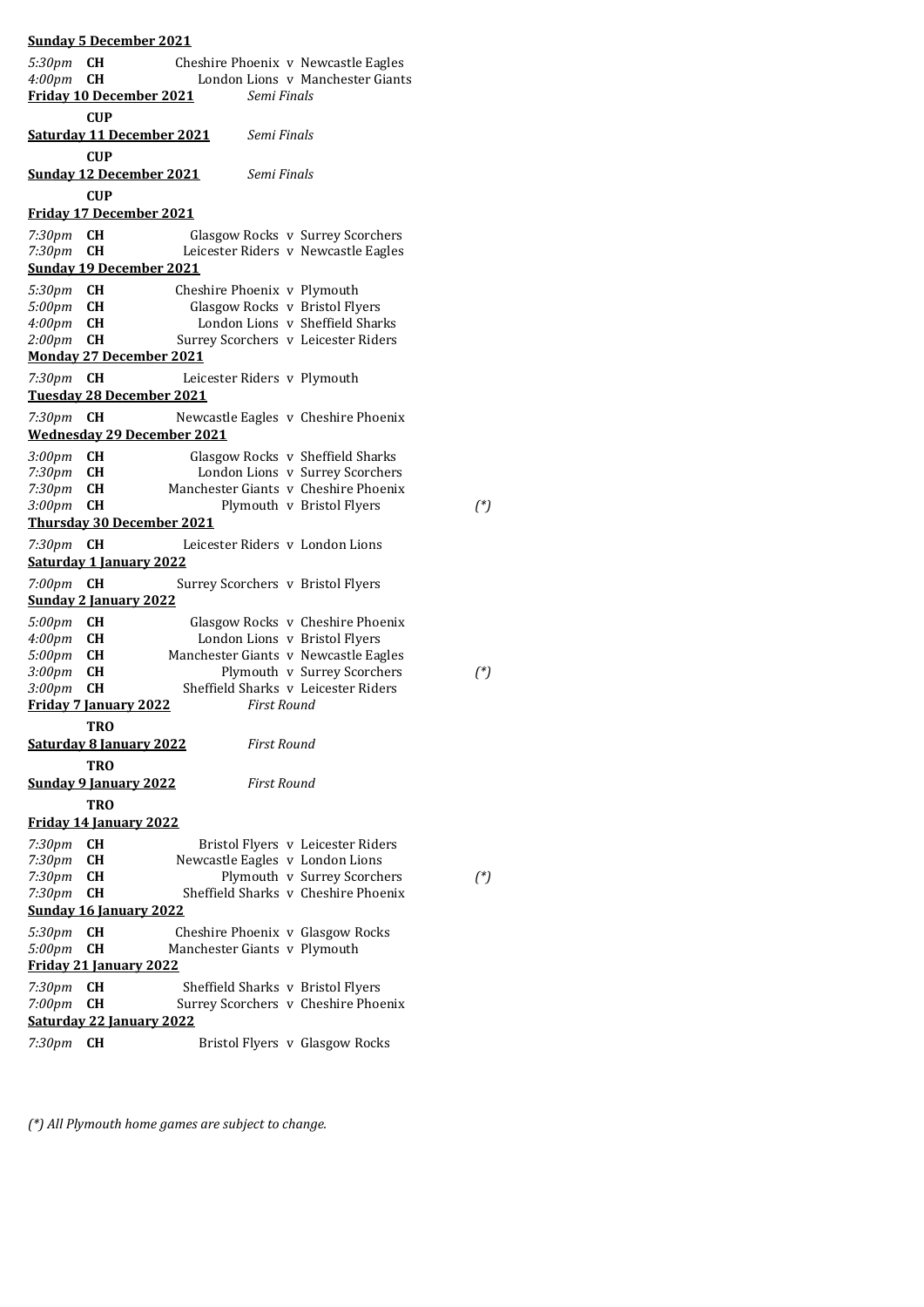*5:30pm* **CH** Cheshire Phoenix v Leicester Riders *Plymouth v Glasgow Rocks*  $(*)$ *2:00pm* **CH** Surrey Scorchers v Sheffield Sharks **Friday 28 January 2022** *No Games* **NG Saturday 29 January 2022** *No Games* **NG Sunday 30 January 2022** *Final* **CUP Friday 4 February 2022** *Quarter Finals* **TRO**<br>*7:30pm* **CH** 7:30pm **CH** London Lions v Cheshire Phoenix<br>7:30pm **CH** Sheffield Sharks v Newcastle Eagles *Sheffield Sharks v Newcastle Eagles* **Saturday 5 February 2022** *Quarter Finals* **TRO** *7:00pm* **CH** Surrey Scorchers v Manchester Giants **Sunday 6 February 2022** *Quarter Finals* **TRO** *5:30pm* **CH** Cheshire Phoenix v Plymouth 5:00pm **CH** Glasgow Rocks v Leicester *5:00pm* **CH** Glasgow Rocks v Leicester Riders *5:00pm* **CH** Manchester Giants v London Lions **Friday 11 February 2022** *7:30pm* **CH** Bristol Flyers v Plymouth 7:30pm **CH** Leicester Riders v Manchester Giants<br>7:30pm **CH** Newcastle Eagles v Surrey Scorchers **Newcastle Eagles v Surrey Scorchers** *7:30pm* **CH** Sheffield Sharks v Glasgow Rocks **Sunday 13 February 2022** *5:30pm* **CH** Cheshire Phoenix v Bristol Flyers London Lions v Leicester Riders *3:00pm* **CH** Sheffield Sharks v Plymouth **Friday 18 February 2022** 7:30pm **CH** Leicester Riders v Sheffield Sharks<br>7:30pm **CH** Newcastle Eagles v Glasgow Rocks *Newcastle Eagles v Glasgow Rocks* **Saturday 19 February 2022** *7:30pm* **CH** Bristol Flyers v Manchester Giants *7:00pm* **CH** Surrey Scorchers v Cheshire Phoenix **Sunday 20 February 2022** *5:30pm* **CH** Cheshire Phoenix v Sheffield Sharks *4:00pm* **CH** London Lions v Newcastle Eagles *3:00pm* **CH** Plymouth v Manchester Giants *(\*)* **Friday 25 February 2022** *GB Window* **GB**<br>7:30pm **CH** *Sheffield Sharks v Surrey Scorchers* **Saturday 26 February 2022** *GB Window* **GB Sunday 27 February 2022** *GB Window* **GB** *3:00pm* **CH** Plymouth v London Lions *(\*)* **Friday 4 March 2022** *Semi Finals* **TRO** *7:30pm* **CH** Manchester Giants v Bristol Flyers *7:30pm* **CH** Newcastle Eagles v Plymouth **Saturday 5 March 2022** *Semi Finals* **TRO** *7:30pm* **CH** Bristol Flyers v Leicester Riders

**Sunday 23 January 2022**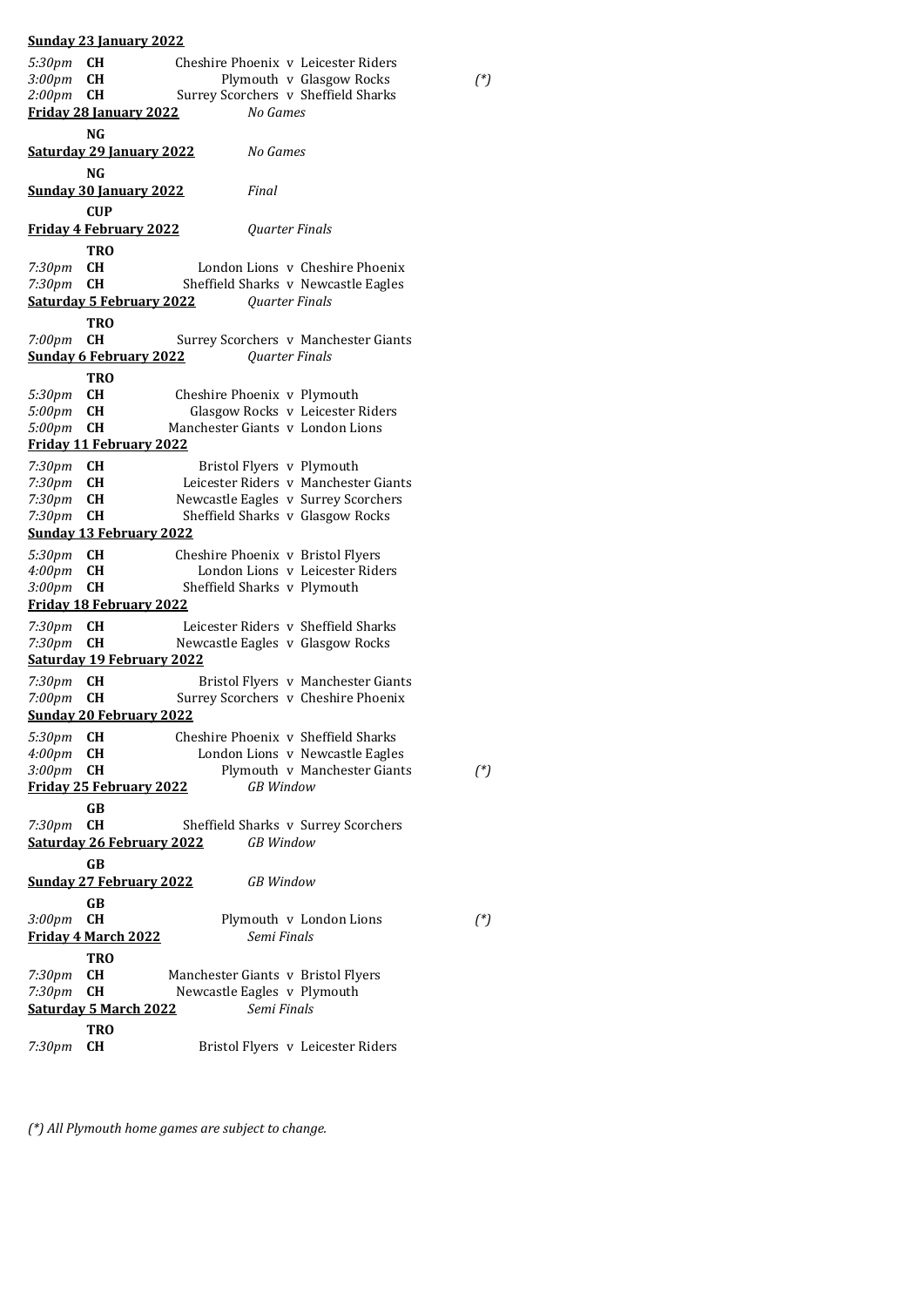|                             | <b>Sunday 6 March 2022</b>                 | Semi Finals                          |  |                                      |          |
|-----------------------------|--------------------------------------------|--------------------------------------|--|--------------------------------------|----------|
|                             | <b>TRO</b>                                 |                                      |  |                                      |          |
| 5:00pm                      | CН                                         | Glasgow Rocks v London Lions         |  |                                      |          |
| 5:00pm                      | <b>CH</b>                                  | Manchester Giants v Surrey Scorchers |  |                                      |          |
|                             | Friday 11 March 2022                       |                                      |  |                                      |          |
| 7:30 <sub>pm</sub>          | <b>CH</b>                                  |                                      |  | Bristol Flyers v Sheffield Sharks    |          |
| 7:30pm                      | <b>CH</b>                                  |                                      |  | Leicester Riders v Cheshire Phoenix  |          |
| 7:30pm                      | <b>CH</b>                                  |                                      |  | Newcastle Eagles v Manchester Giants |          |
|                             | <b>Sunday 13 March 2022</b>                |                                      |  |                                      |          |
| 5:30pm                      | <b>CH</b>                                  | Cheshire Phoenix y London Lions      |  |                                      |          |
| 5:00pm                      | <b>CH</b>                                  | Glasgow Rocks v Plymouth             |  |                                      |          |
| 5:00pm                      | <b>CH</b>                                  | Manchester Giants v Leicester Riders |  |                                      |          |
|                             | Friday 18 March 2022                       | No Games                             |  |                                      |          |
|                             | NG                                         |                                      |  |                                      |          |
|                             | <b>Saturday 19 March 2022</b>              | No Games                             |  |                                      |          |
|                             | NG                                         |                                      |  |                                      |          |
|                             | <b>Sunday 20 March 2022</b>                | Final                                |  |                                      |          |
|                             | <b>TRO</b>                                 |                                      |  |                                      |          |
|                             | Friday 25 March 2022                       |                                      |  |                                      |          |
|                             |                                            |                                      |  |                                      |          |
| 7:30 <sub>pm</sub>          | CН                                         | Leicester Riders v Bristol Flyers    |  |                                      |          |
| 7:30pm                      | <b>CH</b><br><b>Saturday 26 March 2022</b> |                                      |  | London Lions v Glasgow Rocks         |          |
|                             |                                            |                                      |  |                                      |          |
| 7:30pm                      | CН                                         |                                      |  | Bristol Flyers v London Lions        |          |
|                             | <b>Sunday 27 March 2022</b>                |                                      |  |                                      |          |
| 5:30pm                      | <b>CH</b>                                  | Cheshire Phoenix v Surrey Scorchers  |  |                                      |          |
| 5:00pm                      | <b>CH</b>                                  |                                      |  | Glasgow Rocks v Manchester Giants    |          |
| 3:00 <sub>pm</sub>          | <b>CH</b>                                  |                                      |  | Plymouth v Sheffield Sharks          | $({}^*)$ |
|                             | <b>Wednesday 30 March 2022</b>             |                                      |  |                                      |          |
| 7:30 <sub>pm</sub>          | CН                                         |                                      |  | London Lions v Newcastle Eagles      |          |
|                             | Friday 1 April 2022                        |                                      |  |                                      |          |
| 7:30 <sub>pm</sub>          | CН                                         | Newcastle Eagles v Leicester Riders  |  |                                      |          |
|                             | <b>Saturday 2 April 2022</b>               |                                      |  |                                      |          |
| 7:30pm                      | CН                                         |                                      |  | Bristol Flyers v Manchester Giants   |          |
| 7:00pm                      | <b>CH</b>                                  | Surrey Scorchers v Glasgow Rocks     |  |                                      |          |
|                             | <b>Sunday 3 April 2022</b>                 |                                      |  |                                      |          |
| 4:00 <sub>pm</sub>          | <b>CH</b>                                  |                                      |  | London Lions v Sheffield Sharks      |          |
| 3:00 <sub>pm</sub>          | <b>CH</b>                                  |                                      |  | Plymouth v Manchester Giants         | $({}^*)$ |
|                             | Friday 8 April 2022                        |                                      |  |                                      |          |
| 7:30pm                      | <b>CH</b>                                  |                                      |  | Bristol Flyers v Sheffield Sharks    |          |
| 7:30pm                      | <b>CH</b>                                  |                                      |  | Leicester Riders v Manchester Giants |          |
| 7:30pm                      | <b>CH</b>                                  |                                      |  | Newcastle Eagles v Cheshire Phoenix  |          |
| 7:30pm                      | <b>CH</b>                                  |                                      |  | Plymouth v London Lions              | $({}^*)$ |
|                             | <b>Sunday 10 April 2022</b>                |                                      |  |                                      |          |
| 5:30pm                      | CН                                         | Cheshire Phoenix v Glasgow Rocks     |  |                                      |          |
| 5:00pm                      | <b>CH</b>                                  | Manchester Giants v Surrey Scorchers |  |                                      |          |
|                             | Friday 15 April 2022                       |                                      |  |                                      |          |
| 7:30pm                      | CН                                         | Newcastle Eagles v Bristol Flyers    |  |                                      |          |
| 7:30pm                      | CН                                         | Sheffield Sharks v London Lions      |  |                                      |          |
| $7:00$ pm                   | <b>CH</b>                                  | Surrey Scorchers v Leicester Riders  |  |                                      |          |
|                             | <b>Sunday 17 April 2022</b>                |                                      |  |                                      |          |
| 3:00pm                      | <b>CH</b>                                  |                                      |  | Plymouth v Cheshire Phoenix          | $({}^*)$ |
| 3:00 <sub>pm</sub>          | <b>CH</b>                                  | Sheffield Sharks v Glasgow Rocks     |  |                                      |          |
| 2:00 <sub>pm</sub>          | <b>CH</b>                                  |                                      |  | Surrey Scorchers v Newcastle Eagles  |          |
| <b>Monday 18 April 2022</b> |                                            |                                      |  |                                      |          |
| 7:30pm                      | CН                                         | Manchester Giants v Glasgow Rocks    |  |                                      |          |